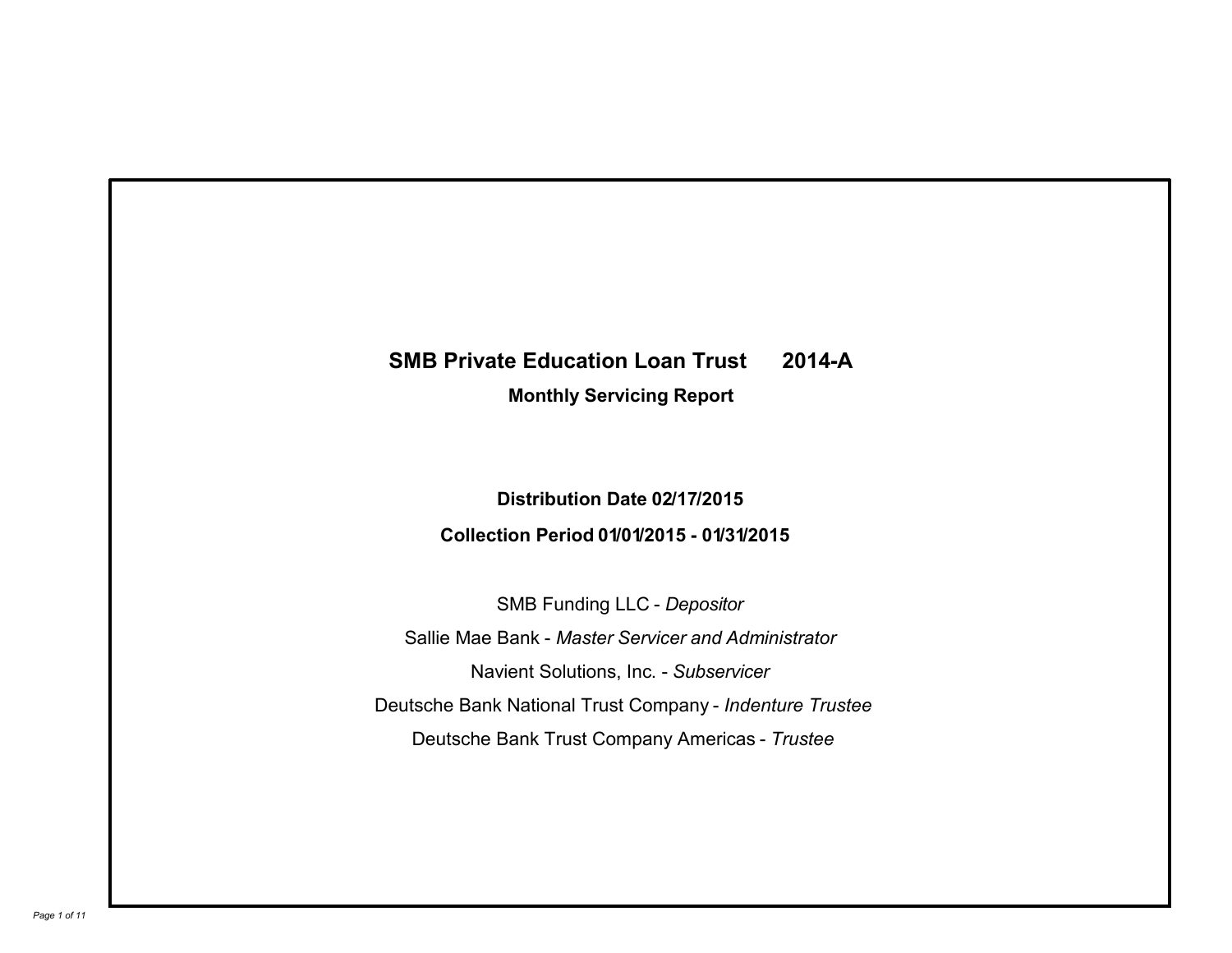| L. | <b>Deal Parameters</b>                                         |                                                                  |    |                                 |               |                                 |              |                                 |
|----|----------------------------------------------------------------|------------------------------------------------------------------|----|---------------------------------|---------------|---------------------------------|--------------|---------------------------------|
| A  | <b>Student Loan Portfolio Characteristics</b>                  |                                                                  |    | 08/07/2014                      |               | 12/31/2014                      |              | 01/31/2015                      |
|    | <b>Principal Balance</b><br>Interest to be Capitalized Balance |                                                                  | \$ | 361,523,983.59<br>17,313,307.43 | \$            | 356,469,043.33<br>17,199,795.56 | \$           | 354,701,892.70<br>17,866,172.51 |
|    | Pool Balance                                                   |                                                                  | \$ | 378,837,291.02                  | \$            | 373,668,838.89                  | $\mathbb{S}$ | 372,568,065.21                  |
|    | Weighted Average Coupon (WAC)                                  |                                                                  |    | 7.81%                           |               | 7.81%                           |              | 7.81%                           |
|    | Weighted Average Remaining Term                                |                                                                  |    | 138.29                          |               | 135.95                          |              | 135.90                          |
|    | Number of Loans                                                |                                                                  |    | 33,555                          |               | 32,649                          |              | 32,528                          |
|    | Number of Borrowers                                            |                                                                  |    | 26,651                          |               | 25,426                          |              | 25,343                          |
|    | Pool Factor                                                    |                                                                  |    |                                 |               | 0.986357066                     |              | 0.983451403                     |
|    |                                                                | Since Issued Total Constant Prepayment Rate (1)                  |    |                                 |               | 4.80%                           |              | 4.75%                           |
| B  | <b>Debt Securities</b>                                         | <b>Cusip/Isin</b>                                                |    |                                 | 01/15/2015    |                                 |              | 02/17/2015                      |
|    | A <sub>1</sub>                                                 | 784456AA3                                                        | \$ | 102,350,251.16                  |               |                                 | \$           | 99,863,350.42                   |
|    | A <sub>2</sub> A                                               | 784456AB1                                                        | \$ |                                 | 68,000,000.00 |                                 | \$           | 68,000,000.00                   |
|    | A2B                                                            | 784456AC9                                                        | \$ |                                 | 68,000,000.00 |                                 | \$           | 68,000,000.00                   |
|    | A <sub>3</sub>                                                 | 784456AD7                                                        |    |                                 | 50,000,000.00 |                                 | \$           | 50,000,000.00                   |
|    | B                                                              | 784456AE5                                                        | £. |                                 | 36,000,000.00 |                                 | £.           | 36,000,000.00                   |
|    | C                                                              | 784456AF2                                                        | \$ |                                 | 42,000,000.00 |                                 | \$           | 42,000,000.00                   |
|    |                                                                |                                                                  |    |                                 |               |                                 |              |                                 |
| C  | <b>Account Balances</b>                                        |                                                                  |    |                                 | 01/15/2015    |                                 |              | 02/17/2015                      |
|    | Reserve Account Balance                                        |                                                                  | \$ |                                 | 958,735.00    |                                 | \$           | 958,735.00                      |
| D  | <b>Asset / Liability</b>                                       |                                                                  |    |                                 | 01/15/2015    |                                 |              | 02/17/2015                      |
|    | Overcollateralization Percentage *                             |                                                                  |    |                                 | 13.20%        |                                 |              | 13.61%                          |
|    | Specified Overcollateralization Amount *                       |                                                                  | \$ | 112,100,651.67                  |               |                                 | \$           | 111,770,419.56                  |
|    | Actual Overcollateralization Amount *                          |                                                                  | \$ | 49,318,587.73                   |               |                                 | \$           | 50,704,714.79                   |
|    |                                                                | * Based on the Rated debt securities (Class A and Class B Bonds) |    |                                 |               |                                 |              |                                 |

(1) Since Issued Total CPR calculations found in monthly servicing reports issued on or prior to September 15, 2015 originally included loans that were removed from the pool by the sponsor because they became ineligible for the pool between the cut-off date and settlement date. On October 5, 2015, Since Issued Total CPR calculations were revised to exclude these loans and all prior monthly servicing reports were restated. For additional information, see 'Since Issued CPR Methodology' found on page 11 of this report.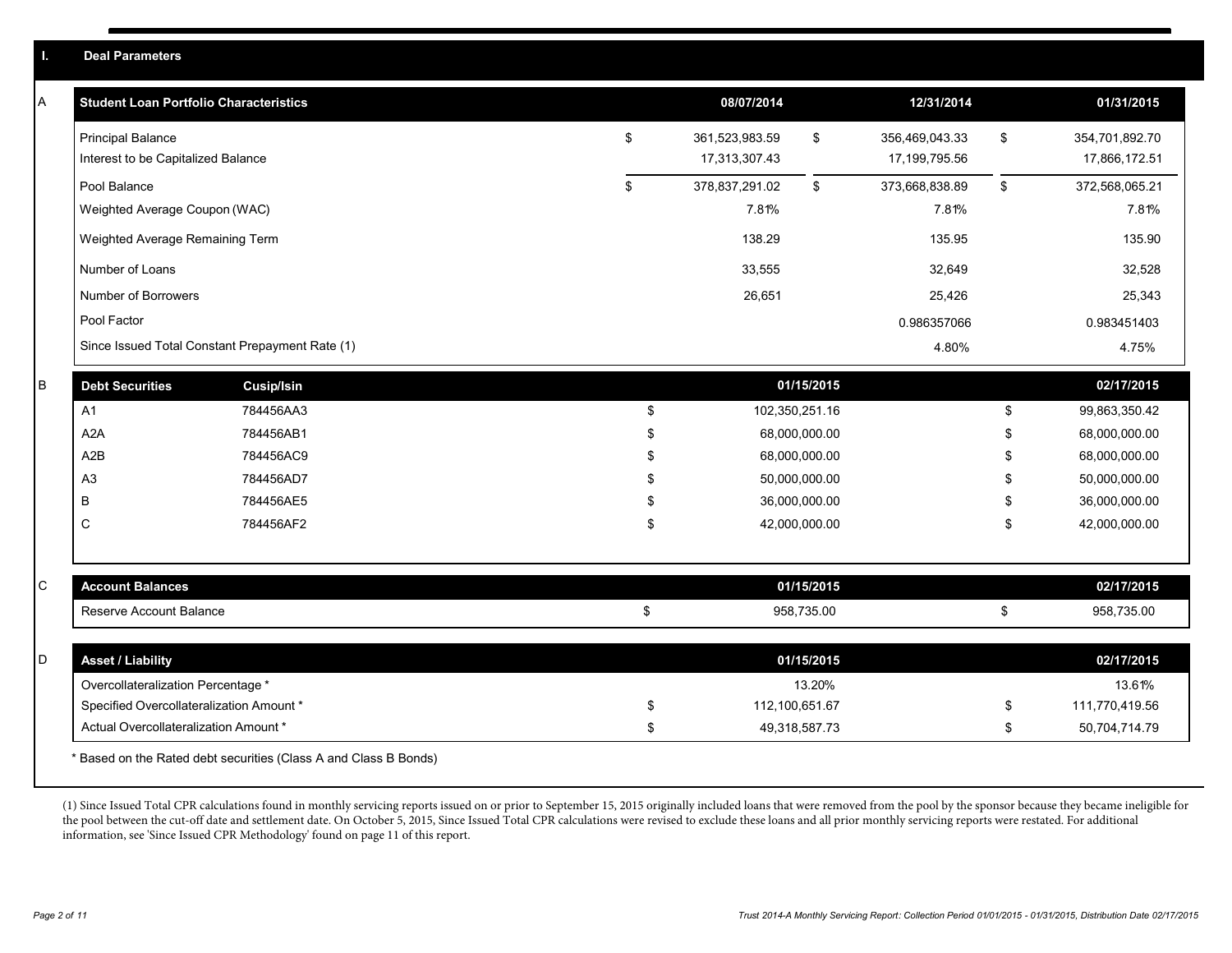|             | 2014-A Trust Activity 01/01/2015 through 01/31/2015              |    |              |
|-------------|------------------------------------------------------------------|----|--------------|
| A           | <b>Student Loan Principal Receipts</b>                           |    |              |
|             | <b>Borrower Principal</b>                                        |    | 2,235,492.13 |
|             | <b>Consolidation Activity Principal</b>                          |    | 0.00         |
|             | Seller Principal Reimbursement                                   |    | 0.00         |
|             | Servicer Principal Reimbursement                                 |    | 0.00         |
|             | Delinquent Principal Purchases by Servicer                       |    | 0.00         |
|             | Other Principal Deposits                                         |    | 0.00         |
|             | <b>Total Principal Receipts</b>                                  | \$ | 2,235,492.13 |
| В           | <b>Student Loan Interest Receipts</b>                            |    |              |
|             | Borrower Interest                                                |    | 1,161,289.81 |
|             | <b>Consolidation Activity Interest</b>                           |    | 0.00         |
|             | Seller Interest Reimbursement                                    |    | 0.00         |
|             | Servicer Interest Reimbursement                                  |    | 0.00         |
|             | Delinquent Interest Purchases by Servicer                        |    | 0.00         |
|             | Other Interest Deposits                                          |    | 5,560.29     |
|             | <b>Total Interest Receipts</b>                                   | \$ | 1,166,850.10 |
| ${\rm C}$   | <b>Recoveries on Realized Losses</b>                             |    | 78.89        |
| D           | <b>Investment Income</b>                                         |    | 215.68       |
| Ε           | <b>Funds Borrowed from Next Collection Period</b>                |    | 0.00         |
| F           | <b>Funds Repaid from Prior Collection Period</b>                 |    | 0.00         |
| G           | Loan Sale or Purchase Proceeds                                   |    | 0.00         |
| н           | <b>Initial Deposits to Collection Account</b>                    |    | 0.00         |
|             | <b>Excess Transferred from Other Accounts</b>                    |    | 0.00         |
| J           | <b>Borrower Benefit Reimbursements</b>                           |    | 0.00         |
| Κ           | <b>Gross Swap Receipt</b>                                        |    | 0.00         |
|             | <b>Other Deposits</b>                                            |    | 0.00         |
| M           | <b>Other Fees Collected</b>                                      | S  | 0.00         |
| N           | <b>AVAILABLE FUNDS</b>                                           | \$ | 3,402,636.80 |
| $\mathsf O$ | Non-Cash Principal Activity During Collection Period             | \$ | 468,341.50   |
| P           | Aggregate Purchased Amounts by the Depositor, Servicer or Seller | \$ | 0.00         |
| Q           | Aggregate Loan Substitutions                                     | \$ | 0.00         |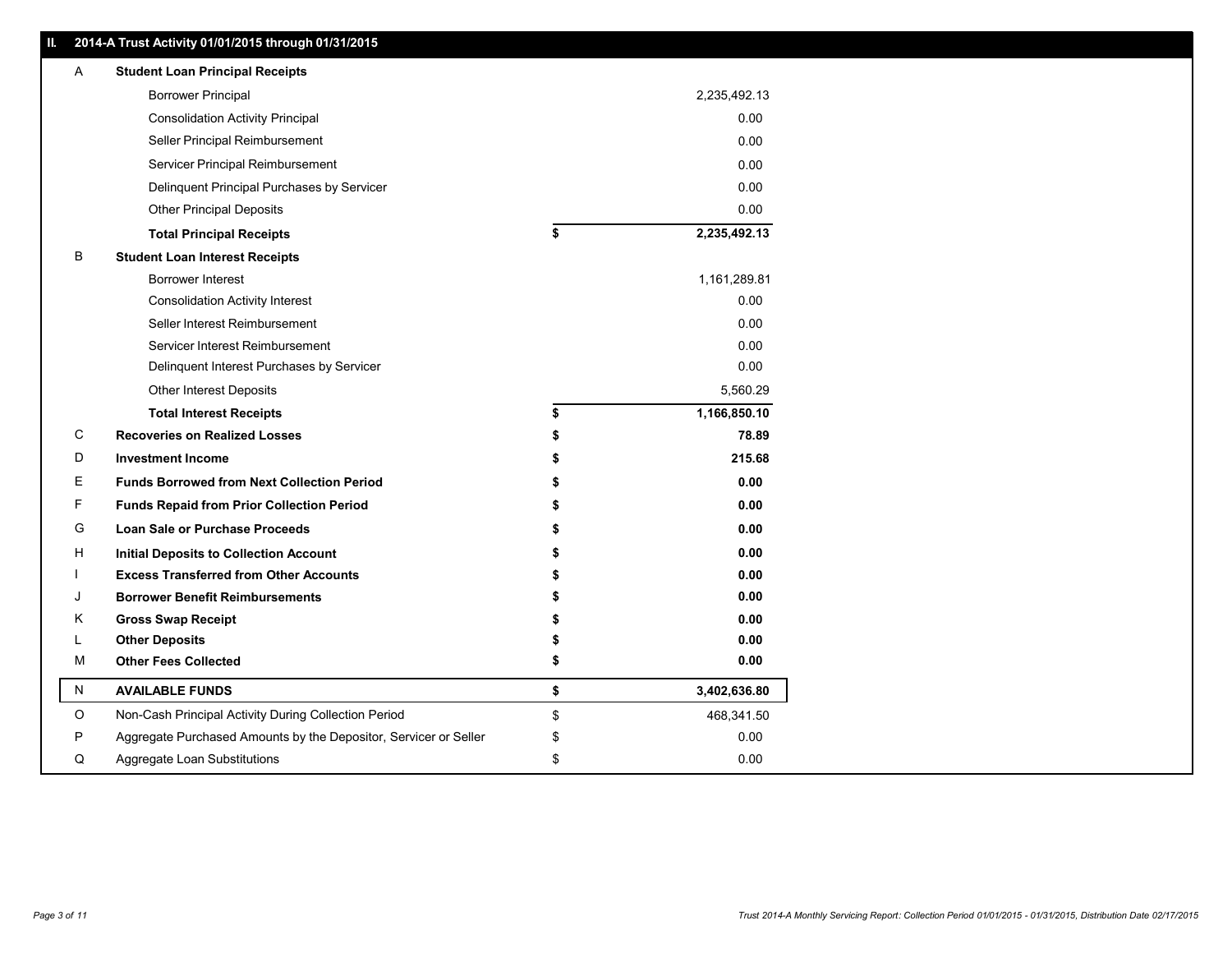|                   |                         | 01/31/2015               |         |                  | 12/31/2014     |                          |              |                  |                |
|-------------------|-------------------------|--------------------------|---------|------------------|----------------|--------------------------|--------------|------------------|----------------|
|                   |                         | <b>Wtd Avg</b><br>Coupon | # Loans | Principal        | % of Principal | <b>Wtd Avg</b><br>Coupon | # Loans      | Principal        | % of Principal |
| <b>INTERIM:</b>   | IN SCHOOL               | 8.41%                    | 7,087   | \$71,715,933.80  | 20.219%        | 8.39%                    | 7,507        | \$75,426,685.19  | 21.159%        |
|                   | <b>GRACE</b>            | 8.31%                    | 1,749   | \$17,183,176.37  | 4.844%         | 8.43%                    | 1,485        | \$15,040,197.19  | 4.219%         |
|                   | <b>DEFERMENT</b>        | 8.37%                    | 592     | \$5,108,619.65   | 1.440%         | 8.43%                    | 503          | \$4,270,445.00   | 1.198%         |
| <b>REPAYMENT:</b> | <b>CURRENT</b>          | 7.52%                    | 21,564  | \$242,576,268.62 | 68.389%        | 7.54%                    | 22,011       | \$248,323,888.96 | 69.662%        |
|                   | 31-60 DAYS DELINQUENT   | 8.75%                    | 381     | \$3,917,855.36   | 1.105%         | 8.50%                    | 245          | \$2,447,360.79   | 0.687%         |
|                   | 61-90 DAYS DELINQUENT   | 8.38%                    | 74      | \$739,218.21     | 0.208%         | 8.64%                    | 71           | \$531,686.42     | 0.149%         |
|                   | 91-120 DAYS DELINQUENT  | 9.05%                    | 40      | \$286,061.43     | 0.081%         | 8.83%                    | 47           | \$390,912.31     | 0.110%         |
|                   | 121-150 DAYS DELINQUENT | 9.23%                    | 44      | \$310,465.81     | 0.088%         | 9.10%                    | 35           | \$305,776.13     | 0.086%         |
|                   | 151-180 DAYS DELINQUENT | 9.10%                    | 25      | \$219,629.51     | 0.062%         | 9.05%                    | 22           | \$218,029.55     | 0.061%         |
|                   | > 180 DAYS DELINQUENT   | 9.34%                    | 14      | \$140,169.33     | 0.040%         | 10.13%                   | $\mathbf{1}$ | \$1,086.94       | 0.000%         |
|                   | FORBEARANCE             | 8.30%                    | 958     | \$12,504,494.61  | 3.525%         | 8.35%                    | 722          | \$9,512,974.85   | 2.669%         |
| <b>TOTAL</b>      |                         |                          | 32,528  | \$354,701,892.70 | 100.00%        |                          | 32,649       | \$356,469,043.33 | 100.00%        |

Percentages may not total 100% due to rounding \*

**2014-A Portfolio Characteristics**

\*\* Smart Option Interest Only loans and \$25 Fixed Payment loans classified as in repayment whether student borrowers are in school, in grace, in deferment or required to make full principal and interest payments on their l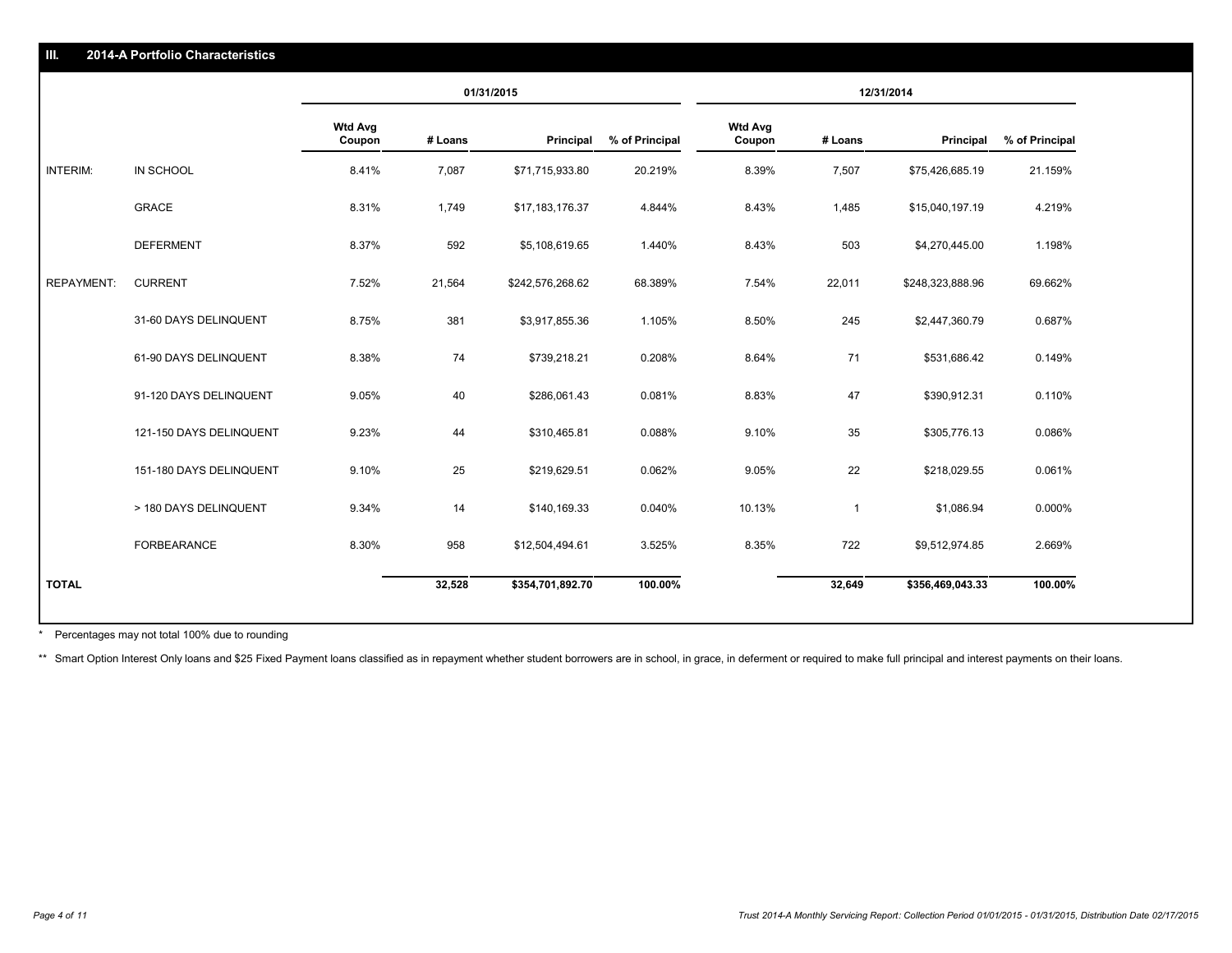|                                                         | 1/31/2015              | 12/31/2014     |
|---------------------------------------------------------|------------------------|----------------|
| Pool Balance                                            | \$<br>372,568,065.21\$ | 373,668,838.89 |
| Total # Loans                                           | 32,528                 | 32,649         |
| Total # Borrowers                                       | 25,343                 | 25,426         |
| <b>Weighted Average Coupon</b>                          | 7.81%                  | 7.81%          |
| Weighted Average Remaining Term                         | 135.90                 | 135.95         |
| Percent of Pool - Cosigned                              | 93.5%                  | 93.5%          |
| Percent of Pool - Non Cosigned                          | 6.5%                   | 6.5%           |
| Borrower Interest Accrued for Period                    | \$<br>2,333,346.08 \$  | 2,341,488.96   |
| <b>Outstanding Borrower Interest Accrued</b>            | \$<br>19,048,170.50 \$ | 18,352,535.15  |
| Gross Principal Realized Loss - Periodic                | \$<br>4,995.36 \$      | 39,619.62      |
| Gross Principal Realized Loss - Cumulative              | \$<br>249,414.00 \$    | 244,418.64     |
| Delinquent Principal Purchased by Servicer - Periodic   | \$<br>0.00S            | 0.00           |
| Delinquent Principal Purchased by Servicer - Cumulative | \$<br>0.00S            | 0.00           |
| Recoveries on Realized Losses - Periodic                | \$<br>78.89\$          | 0.00           |
| Recoveries on Realized Losses - Cumulative              | \$<br>78.89\$          | 0.00           |
| Net Losses - Periodic                                   | \$<br>4,916.47 \$      | 39,619.62      |
| Net Losses - Cumulative                                 | \$<br>249,335.11\$     | 244,418.64     |
| <b>Cumulative Gross Defaults</b>                        | \$<br>249,414.00 \$    | 244,418.64     |
| Change in Gross Defaults                                | \$<br>4,995.36 \$      | 39,619.62      |
| Non-Cash Principal Activity - Capitalized Interest      | \$<br>473,637.06 \$    | 1,435,947.71   |
| Since Issued Total Constant Prepayment Rate (CPR) (1)   | 4.75%                  | 4.80%          |
| Loan Substitutions                                      | \$<br>$0.00$ \$        | 0.00           |
| <b>Cumulative Loan Substitutions</b>                    | \$<br>$0.00$ \$        | 0.00           |
| <b>Unpaid Master Servicing Fees</b>                     | \$<br>$0.00$ \$        | 0.00           |
| <b>Unpaid Sub-Servicing Fees</b>                        | \$<br>$0.00$ \$        | 0.00           |
| <b>Unpaid Administration Fees</b>                       | \$<br>$0.00$ \$        | 0.00           |
| Unpaid Carryover Master Servicing Fees Unpaid           | \$<br>$0.00$ \$        | 0.00           |
| <b>Carryover Sub-Servicing Fees</b>                     | \$<br>$0.00$ \$        | 0.00           |
| Note Interest Shortfall                                 | \$<br>$0.00$ \$        | 0.00           |

(1) Since Issued Total CPR calculations found in monthly servicing reports issued on or prior to September 15, 2015 originally included loans that were removed from the pool by the sponsor because they became ineligible for the pool between the cut-off date and settlement date. On October 5, 2015, Since Issued Total CPR calculations were revised to exclude these loans and all prior monthly servicing reports were restated. For additional information, see 'Since Issued CPR Methodology' found on page 11 of this report.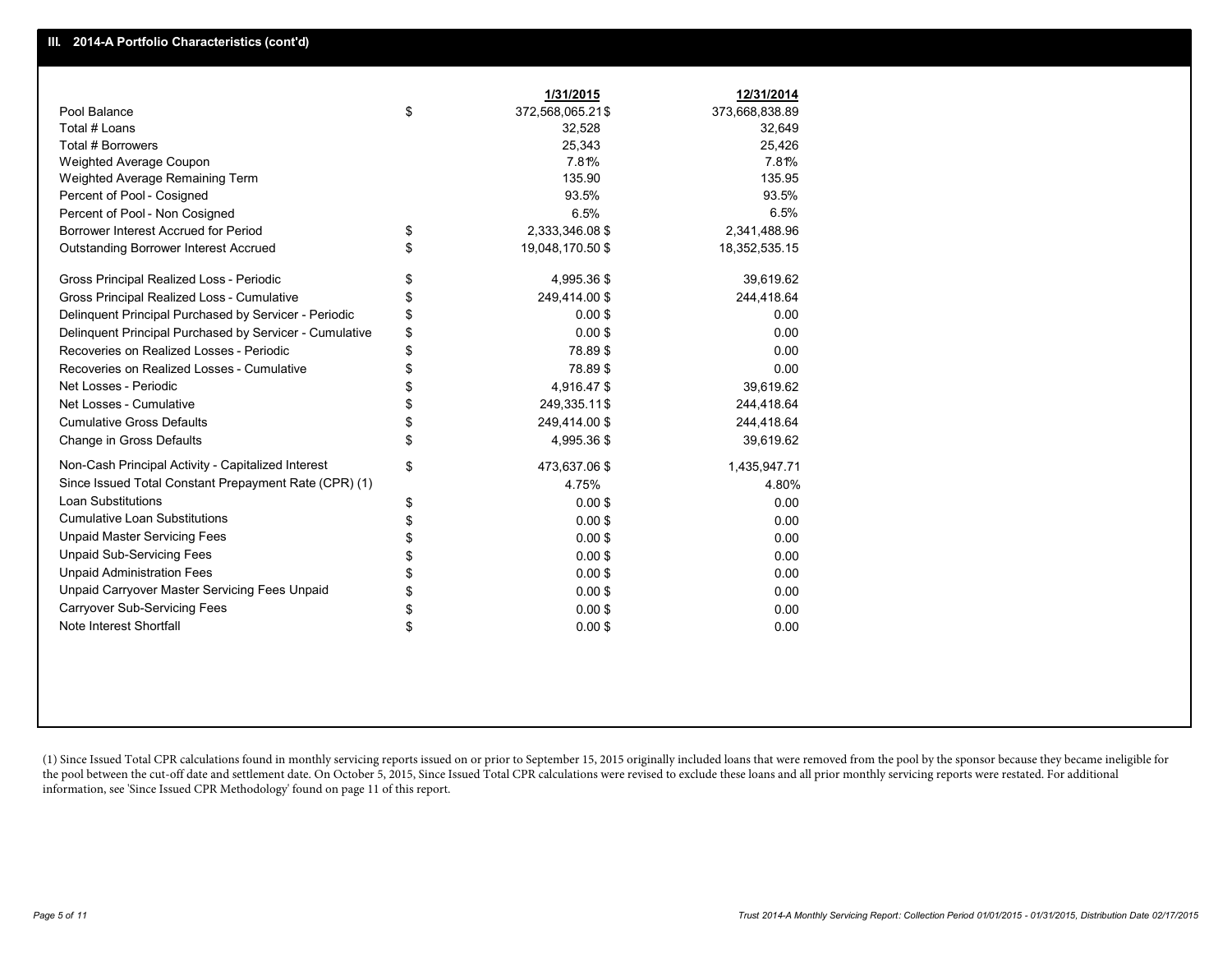#### **IV.2014-A Portfolio Statistics by Loan Program**

|                                                       | Weighted<br><b>Average Coupon</b> | # LOANS    |  | \$ AMOUNT        | $%$ *    |  |
|-------------------------------------------------------|-----------------------------------|------------|--|------------------|----------|--|
| - Smart Option Deferred Loans                         | 8.32%                             | 14,980 \$  |  | 148,738,027.62   | 41.933%  |  |
| - Smart Option Fixed Pay Loans                        | 7.90%                             | $9,640$ \$ |  | 124,416,640.09   | 35.076%  |  |
| - Smart Option Interest-Only Loans                    | 6.69%                             | 7,908 \$   |  | 81,547,224.99    | 22.990%  |  |
| - Other Loan Programs                                 | $0.00\%$                          | $0.00$ \$  |  | 0.00             | 0.000%   |  |
| <b>Total</b>                                          | 7.81%                             | 32,528 \$  |  | 354,701,892.70   | 100.000% |  |
| Prime Indexed Loans -- Monthly Reset Adjustable       |                                   |            |  | \$0.00           |          |  |
| Prime Indexed Loans -- Monthly Reset Non-Adjustable   |                                   |            |  | \$0.00           |          |  |
| Prime Indexed Loans -- Quarterly Reset Adjustable     |                                   |            |  | \$0.00           |          |  |
| Prime Indexed Loans -- Quarterly Reset Non-Adjustable |                                   |            |  | \$0.00           |          |  |
| Prime Indexed Loans -- Annual Reset                   | \$0.00                            |            |  |                  |          |  |
| T-Bill Indexed Loans<br>\$0.00                        |                                   |            |  |                  |          |  |
| <b>Fixed Rate Loans</b><br>\$54,149,671.78            |                                   |            |  |                  |          |  |
| <b>LIBOR Indexed Loans</b>                            |                                   |            |  | \$318,418,393.43 |          |  |
|                                                       |                                   |            |  |                  |          |  |

\* Note: Percentages may not total 100% due to rounding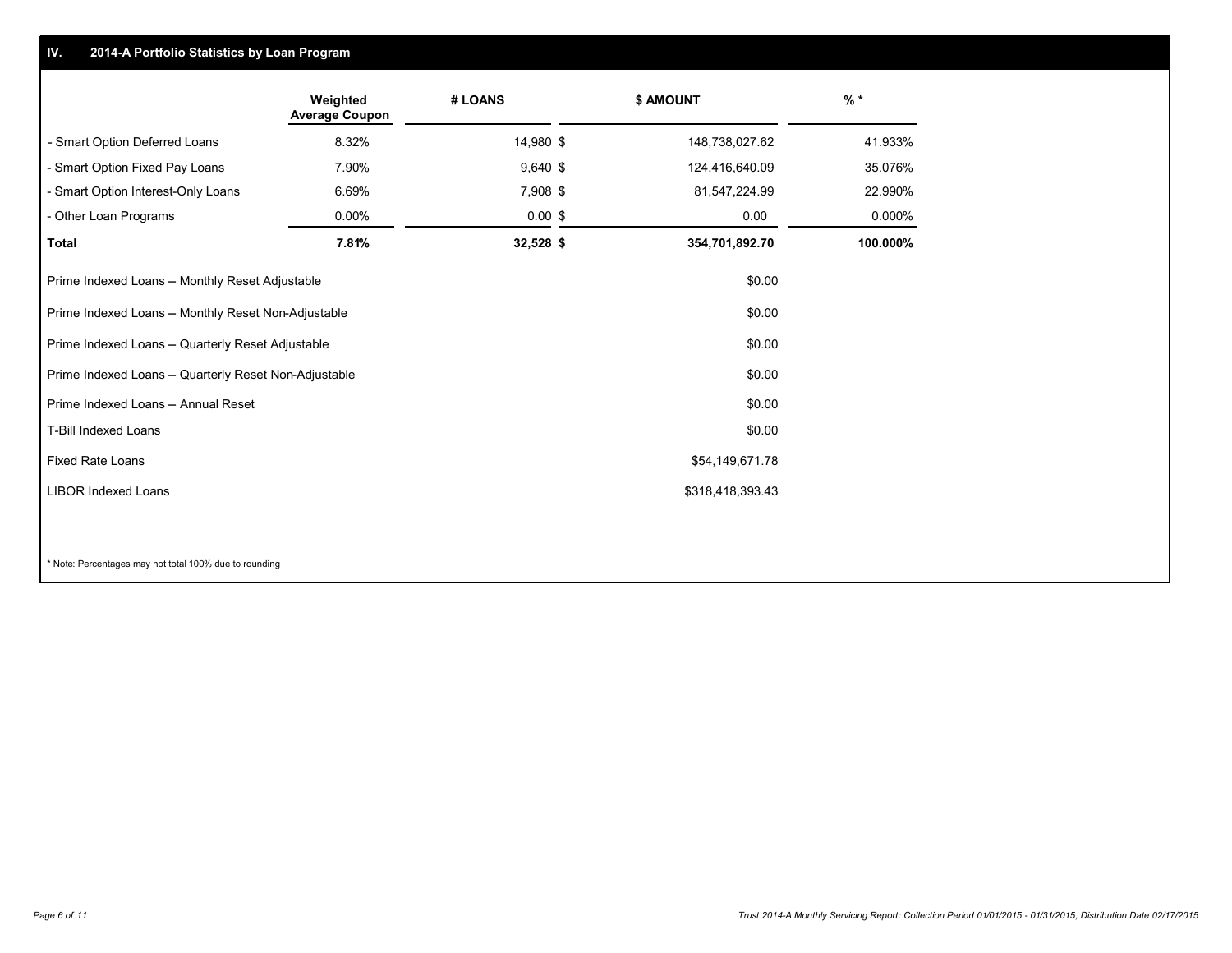| <b>Reserve Account</b><br>А.                   |                                                                  |                                                                                                                                                                                                                                                                        |                  |  |  |  |  |  |
|------------------------------------------------|------------------------------------------------------------------|------------------------------------------------------------------------------------------------------------------------------------------------------------------------------------------------------------------------------------------------------------------------|------------------|--|--|--|--|--|
|                                                |                                                                  | \$                                                                                                                                                                                                                                                                     | 958,735.00       |  |  |  |  |  |
|                                                |                                                                  | \$                                                                                                                                                                                                                                                                     | 958,735.00       |  |  |  |  |  |
| <b>Principal Distribution Amount</b><br>В.     |                                                                  |                                                                                                                                                                                                                                                                        |                  |  |  |  |  |  |
| i.                                             | Class A Notes Outstanding                                        | \$                                                                                                                                                                                                                                                                     | 288,350,251.16   |  |  |  |  |  |
| ii.                                            | Pool Balance                                                     | \$                                                                                                                                                                                                                                                                     | 372,568,065.21   |  |  |  |  |  |
| iii.                                           | <b>First Priority Principal Distribution Amount</b>              | \$                                                                                                                                                                                                                                                                     | 0.00             |  |  |  |  |  |
| iv.                                            | Class A and B Notes Outstanding                                  | \$                                                                                                                                                                                                                                                                     | 324,350,251.16   |  |  |  |  |  |
| ν.                                             | First Priority Principal Distribution Amount                     | \$                                                                                                                                                                                                                                                                     | 0.00             |  |  |  |  |  |
| Pool Balance<br>vi.                            |                                                                  | \$                                                                                                                                                                                                                                                                     | 372,568,065.21   |  |  |  |  |  |
| Specified Overcollateralization Amount<br>vii. |                                                                  | \$                                                                                                                                                                                                                                                                     | 111,770,419.56   |  |  |  |  |  |
|                                                |                                                                  | \$                                                                                                                                                                                                                                                                     | 63,552,605.51    |  |  |  |  |  |
| ix.                                            | Notes Outstanding                                                | \$                                                                                                                                                                                                                                                                     | 366, 350, 251.16 |  |  |  |  |  |
| х.                                             | First Priority Principal Distribution Amount                     | \$                                                                                                                                                                                                                                                                     | 0.00             |  |  |  |  |  |
| xi.                                            | Regular Principal Distribution Amount                            | \$                                                                                                                                                                                                                                                                     | 63,552,605.51    |  |  |  |  |  |
| xii.                                           | Available Funds (after payment of waterfall items A through J) * | \$                                                                                                                                                                                                                                                                     | 0.00             |  |  |  |  |  |
|                                                |                                                                  | \$                                                                                                                                                                                                                                                                     | 0.00             |  |  |  |  |  |
|                                                |                                                                  | 2014-A Reserve Account and Principal Distribution Calculations<br>Specified Reserve Account Balance<br><b>Actual Reserve Account Balance</b><br>viii. Regular Principal Distribution Amount<br>xiii. Additional Principal Distribution Amount (min(ix - x - xi, xiii)) |                  |  |  |  |  |  |

\* Represents 50% of value if the principal balance of the notes is greater than 10% of initial principal balance of the notes or the Class A and Class B note are reduced to 0, otherwise the full value is shown.

**V.**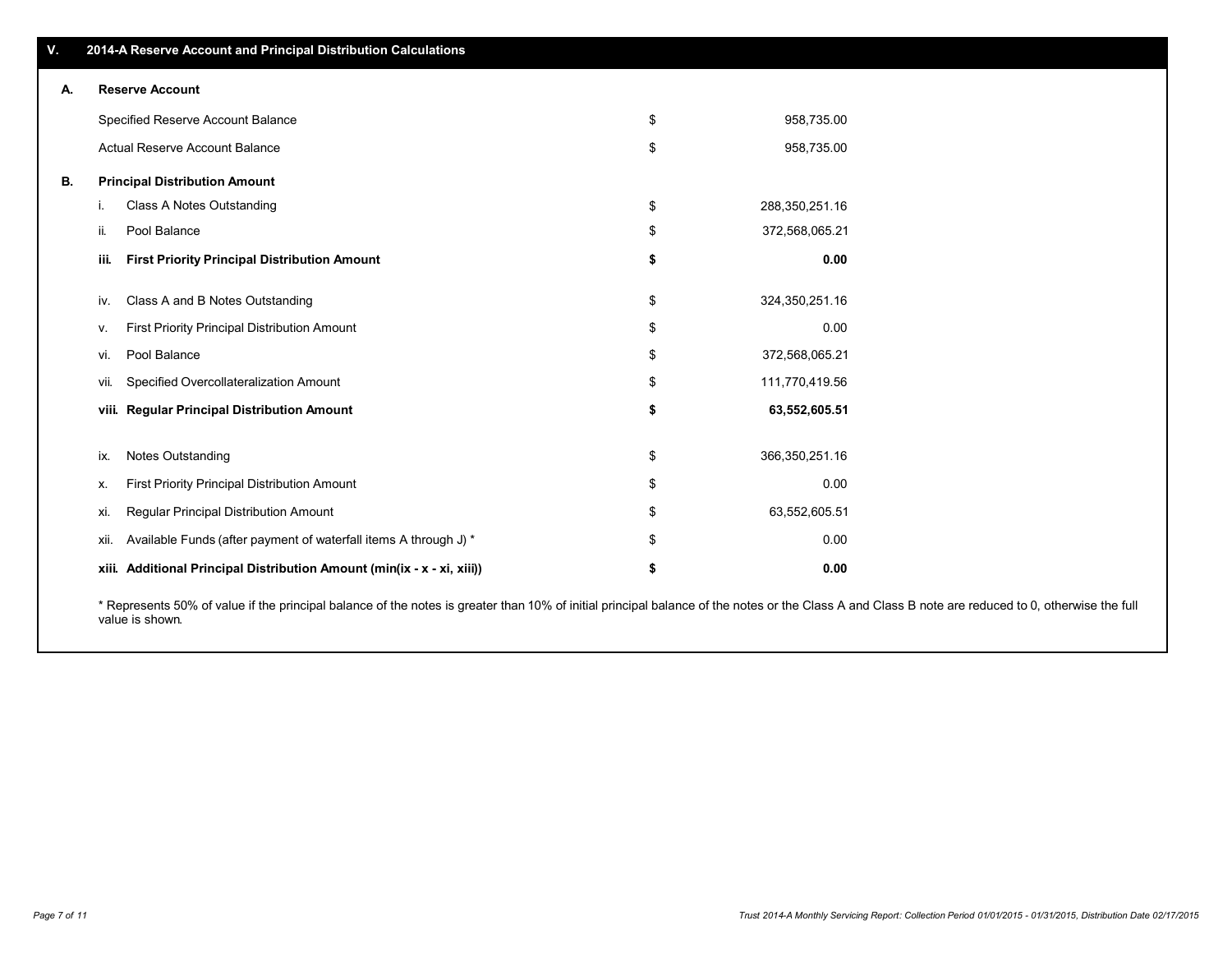|    | <b>Total Available Funds</b>                                                                                   |                      |                    |
|----|----------------------------------------------------------------------------------------------------------------|----------------------|--------------------|
|    |                                                                                                                |                      | \$<br>3,402,636.80 |
| A  | <b>Trustee Fees</b>                                                                                            | \$<br>0.00           | \$<br>3,402,636.80 |
| В  | i. Master Servicing Fees                                                                                       | \$<br>14,860.06      | \$<br>3,387,776.74 |
|    | ii. Sub-Servicing Fees                                                                                         | \$<br>222,900.85     | \$<br>3,164,875.89 |
| C  | i. Administration Fees                                                                                         | \$<br>6,667.00       | \$<br>3,158,208.89 |
|    | ii. Unreimbursed Administrator Advances plus any Unpaid                                                        | \$<br>0.00           | \$<br>3,158,208.89 |
| D  | Class A Noteholders Interest Distribution Amount                                                               | \$<br>393,808.15     | \$<br>2,764,400.74 |
| E. | First Priority Principal Payment                                                                               | \$<br>0.00           | \$<br>2,764,400.74 |
| F  | Class B Noteholders Interest Distribution Amount                                                               | \$<br>120,000.00     | \$<br>2,644,400.74 |
| G  | Class C Noteholders Interest Distribution Amount                                                               | \$<br>157,500.00     | \$<br>2,486,900.74 |
| н  | Reinstatement Reserve Account                                                                                  | \$<br>0.00           | \$<br>2,486,900.74 |
|    | Regular Principal Distribution                                                                                 | \$<br>2,486,900.74   | \$<br>0.00         |
| J  | i. Carryover Master Servicing Fees                                                                             | \$<br>0.00           | \$<br>0.00         |
|    | ii. Carryover Sub-servicing Fees                                                                               | \$<br>0.00           | \$<br>0.00         |
| K. | Additional Principal Distribution Amount                                                                       | \$<br>0.00           | \$<br>0.00         |
|    | <b>Unpaid Expenses of Trustee</b>                                                                              | \$<br>0.00           | \$<br>0.00         |
| M  | Unpaid Expenses of Administrator                                                                               | \$<br>0.00           | \$<br>0.00         |
| Ν  | Remaining Funds to the Excess Distribution Certificateholder                                                   | \$<br>0.00           | \$<br>0.00         |
|    | <b>Waterfall Conditions</b>                                                                                    |                      |                    |
| А. | <b>Class C Noteholders' Interest Distribution Condition</b>                                                    |                      |                    |
|    | Pool Balance<br>i.                                                                                             | \$<br>372,568,065.21 |                    |
|    | Class A and B Notes Outstanding<br>ii.                                                                         | \$<br>324,350,251.16 |                    |
|    | Class C Noteholders' Interest Distribution Ration (i / ii)<br>iii.                                             | 114.87%              |                    |
|    | Minimum Ratio<br>iv.<br>Is the Class C Noteholders' Interest Distribution Condition Satisfied (iii > iv)<br>ν. | 110.00%<br>Y         |                    |

\*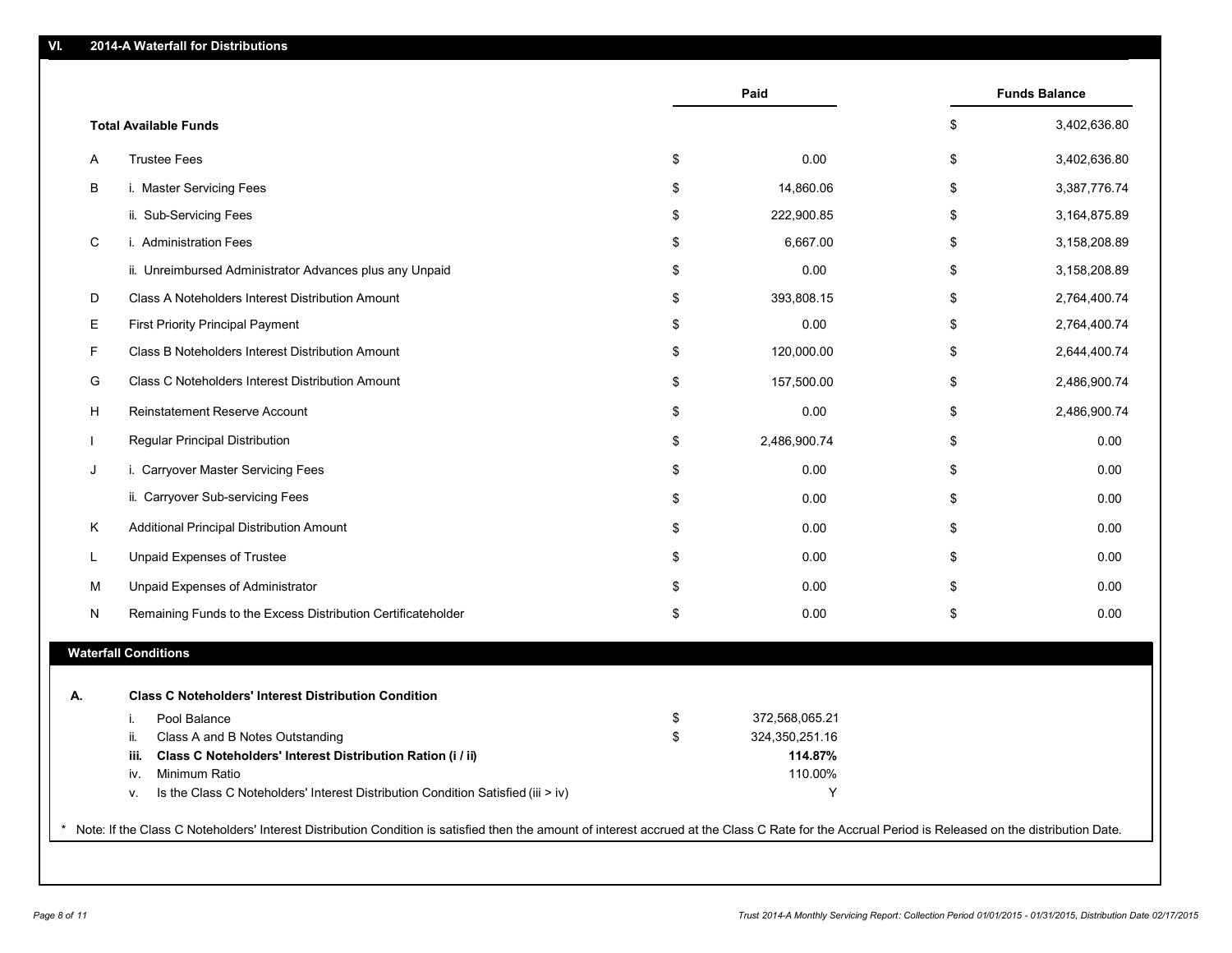| <b>Distribution Amounts</b>                                |     |                         |    |                         |           |                         |  |
|------------------------------------------------------------|-----|-------------------------|----|-------------------------|-----------|-------------------------|--|
|                                                            |     | A <sub>1</sub>          |    | A <sub>2</sub> A        |           | A2B                     |  |
| Cusip/Isin                                                 |     | 784456AA3               |    | 784456AB1               |           | 784456AC9               |  |
| <b>Beginning Balance</b>                                   | \$  | 102,350,251.16          | \$ | 68,000,000.00           | \$        | 68,000,000.00           |  |
| Index                                                      |     | <b>LIBOR</b>            |    | <b>FIXED</b>            |           | <b>LIBOR</b>            |  |
| Spread/Fixed Rate                                          |     | 0.50%                   |    | 3.05%                   |           | 1.15%                   |  |
| Record Date (Days Prior to Distribution)                   |     | 1 NEW YORK BUSINESS DAY |    | 1 NEW YORK BUSINESS DAY |           | 1 NEW YORK BUSINESS DAY |  |
| Accrual Period Begin                                       |     | 1/15/2015               |    | 1/15/2015               | 1/15/2015 |                         |  |
| <b>Accrual Period End</b>                                  |     | 2/17/2015               |    | 2/15/2015               |           | 2/17/2015               |  |
| Daycount Fraction                                          |     | 0.09166667              |    | 0.08333333              |           | 0.09166667              |  |
| Interest Rate*                                             |     | 0.66650%                |    | 3.05000%                |           | 1.31650%                |  |
| <b>Accrued Interest Factor</b>                             |     | 0.000610958             |    | 0.002541667             |           | 0.001206792             |  |
| <b>Current Interest Due</b>                                | \$  | 62,531.74               | \$ | 172,833.33              | \$        | 82,061.83               |  |
| Interest Shortfall from Prior Period Plus Accrued Interest | \$. |                         | \$ |                         | \$        |                         |  |
| <b>Total Interest Due</b>                                  |     | 62,531.74               | \$ | 172,833.33              | \$        | 82,061.83               |  |
| <b>Interest Paid</b>                                       |     | 62,531.74               | \$ | 172,833.33              |           | 82,061.83               |  |
| <b>Interest Shortfall</b>                                  |     |                         | \$ |                         |           |                         |  |
| <b>Principal Paid</b>                                      |     | \$2,486,900.74          | \$ |                         |           |                         |  |
| <b>Ending Principal Balance</b>                            | \$  | 99,863,350.42           | \$ | 68,000,000.00           | \$        | 68,000,000.00           |  |
| Paydown Factor                                             |     | 0.021075430             |    | 0.000000000             |           | 0.000000000             |  |
| <b>Ending Balance Factor</b>                               |     | 0.846299580             |    | 1.000000000             |           | 1.000000000             |  |

\* Pay rates for Current Distribution. For the interest rates applicable to the next distribution date, please see https://www.salliemae.com/about/investors/data/SMBabrate.txt.

**VII. 2014-A Distributions**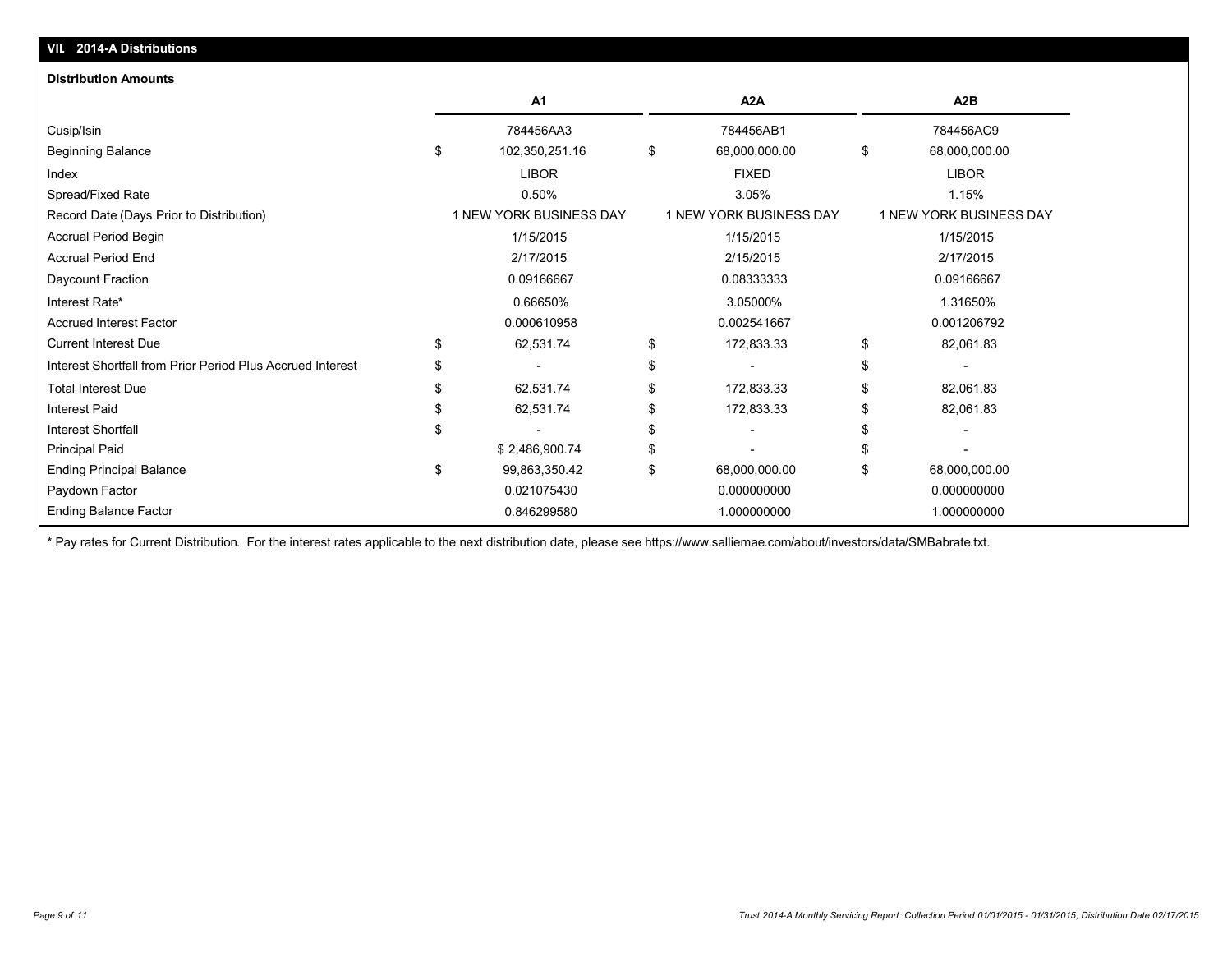| VII. 2014-A Distributions                                  |                                |                         |                         |
|------------------------------------------------------------|--------------------------------|-------------------------|-------------------------|
| <b>Distribution Amounts</b>                                |                                |                         |                         |
|                                                            | A3                             | в                       | C                       |
| Cusip/Isin                                                 | 784456AD7                      | 784456AE5               | 784456AF2               |
| <b>Beginning Balance</b>                                   | \$<br>50,000,000.00            | \$<br>36,000,000.00     | \$<br>42,000,000.00     |
| Index                                                      | <b>LIBOR</b>                   | <b>FIXED</b>            | <b>FIXED</b>            |
| Spread/Fixed Rate                                          | 1.50%                          | 4.00%                   | 4.50%                   |
| Record Date (Days Prior to Distribution)                   | <b>1 NEW YORK BUSINESS DAY</b> | 1 NEW YORK BUSINESS DAY | 1 NEW YORK BUSINESS DAY |
| Accrual Period Begin                                       | 1/15/2015                      | 1/15/2015               | 1/15/2015               |
| <b>Accrual Period End</b>                                  | 2/17/2015                      | 2/15/2015               | 2/15/2015               |
| Daycount Fraction                                          | 0.09166667                     | 0.08333333              | 0.08333333              |
| Interest Rate*                                             | 1.66650%                       | 4.00000%                | 4.50000%                |
| <b>Accrued Interest Factor</b>                             | 0.001527625                    | 0.003333333             | 0.003750000             |
| <b>Current Interest Due</b>                                | \$<br>76,381.25                | \$<br>120,000.00        | \$<br>157,500.00        |
| Interest Shortfall from Prior Period Plus Accrued Interest |                                | \$                      |                         |
| <b>Total Interest Due</b>                                  | 76,381.25                      | \$<br>120,000.00        | 157,500.00              |
| <b>Interest Paid</b>                                       | 76,381.25                      | 120,000.00              | 157,500.00              |
| <b>Interest Shortfall</b>                                  |                                |                         |                         |
| Principal Paid                                             |                                |                         |                         |
| <b>Ending Principal Balance</b>                            | 50,000,000.00                  | \$<br>36,000,000.00     | \$<br>42,000,000.00     |
| Paydown Factor                                             | 0.000000000                    | 0.000000000             | 0.000000000             |
| <b>Ending Balance Factor</b>                               | 1.000000000                    | 1.000000000             | 1.000000000             |

\* Pay rates for Current Distribution. For the interest rates applicable to the next distribution date, please see https://www.salliemae.com/about/investors/data/SMBabrate.txt.